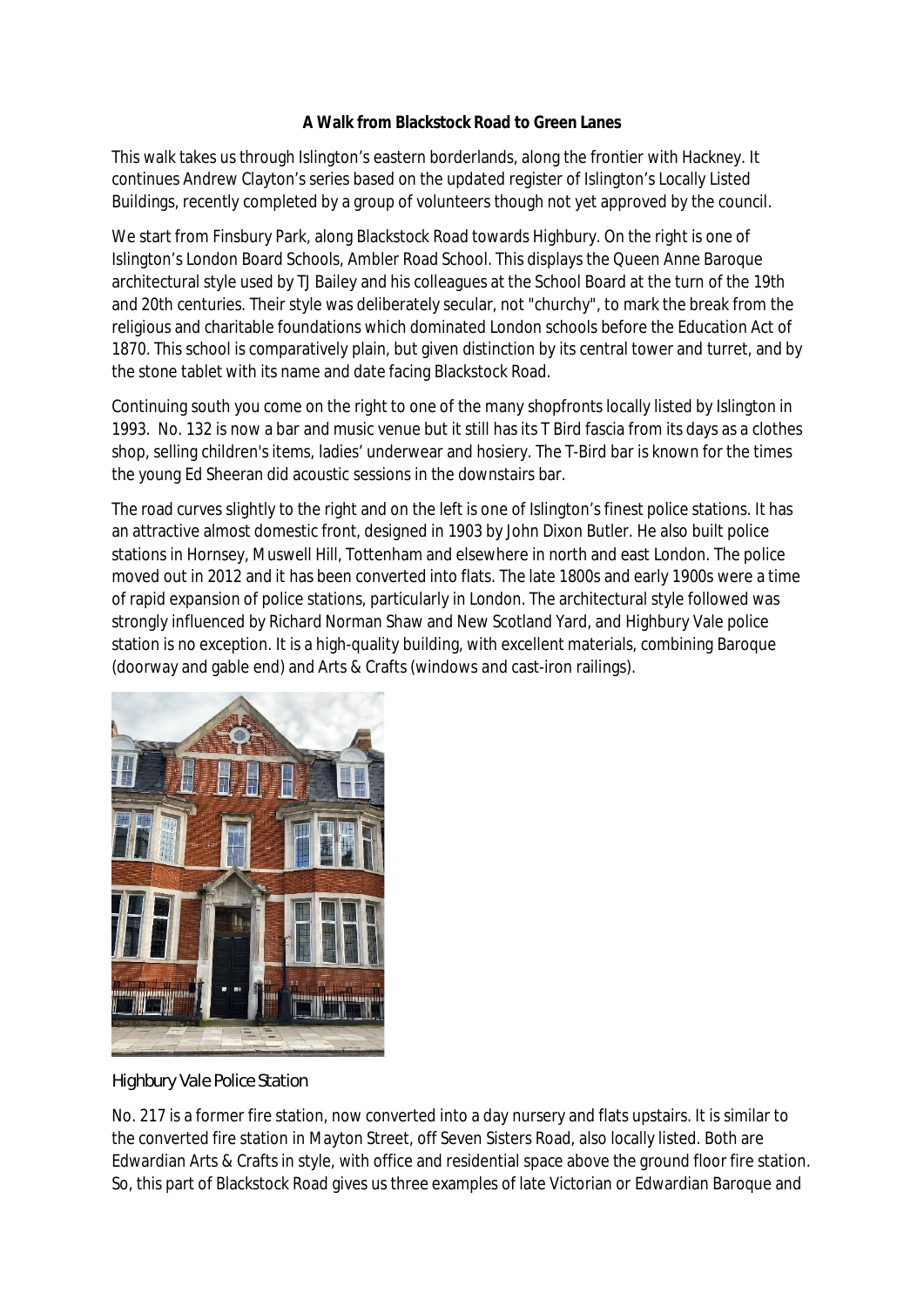Arts & Crafts public buildings. They are historically important as a group, showing how public buildings were developing a less forbidding face at the turn of the century.

Keep walking towards Highbury and up the slight curve to the right where Blackstock Road becomes Highbury Park. On the left is St. Joan of Arc Catholic Church, one of the few 20<sup>th</sup> century modernist buildings on the local list. It was designed by Stanley C Kerr Bate in 1960 – 62, together with the adjoining school, the presbytery and offices. He described the style himself as "modernised Gothic" and that is the impression it gives. The pitched roof and the buttresses make its outline almost triangular, with a central window which nods towards the Perpendicular style of late medieval English churches. The tower too has a medieval air with its steeple echoing the Rhenish church building style. The overall effect is entirely modern and reflects the architect's own words about the building. He said he wanted to build a "happy church"

Turn left down Kelross Road, right onto Aberdeen Road, left onto Highbury Grange and left again onto Balfour Road, developed in 1873-5. Tucked away on the left, as Balfour Road turns at a right angle, is Louise Villa. Its builder has embellished every feature, with prominent brackets under overhanging eaves, tripartite windows on both floors and cast-iron decorative railings on the firstfloor sills. The ground floor windows are pilastered with stiff leaf capitals and cornice above. The front doorway is also pilastered and its leaded fanlight retains the name "Louise Villa". It makes a complete contrast to the rest of the street; sometimes the builder, sub-contracted by the developer, built the nicest house for himself.



*85 Balfour Road, "Louise Villa"*

Turning your back on Louise Villa you see at the end of the road the elevation of one of the striking mansions on Highbury New Park. The locally listed Nos. 120-126, of around 1860, are formed of two pairs of semi-detached 'Gothic' style villas. Highbury New Park was developed from 1851 by Henry Rydon and his architect Charles Hambridge as an "extensive suburb for the middle classes". They used a variety of styles ranging from Greek revival, through Italianate and Lombardic, to Gothic. A blue plaque marks the residence, from 1898-1939, of David Gestetner, developer of office copying machinery. This was one of the great breakthrough inventions of the late 19<sup>th</sup> century. Instead of laboriously copying by hand a skilled clerk could turn out a precise copy every ten seconds. Gestetner made his machines in Cross Street Islington until 1907, when he moved the business to Tottenham Hale. It survived until the 1980s.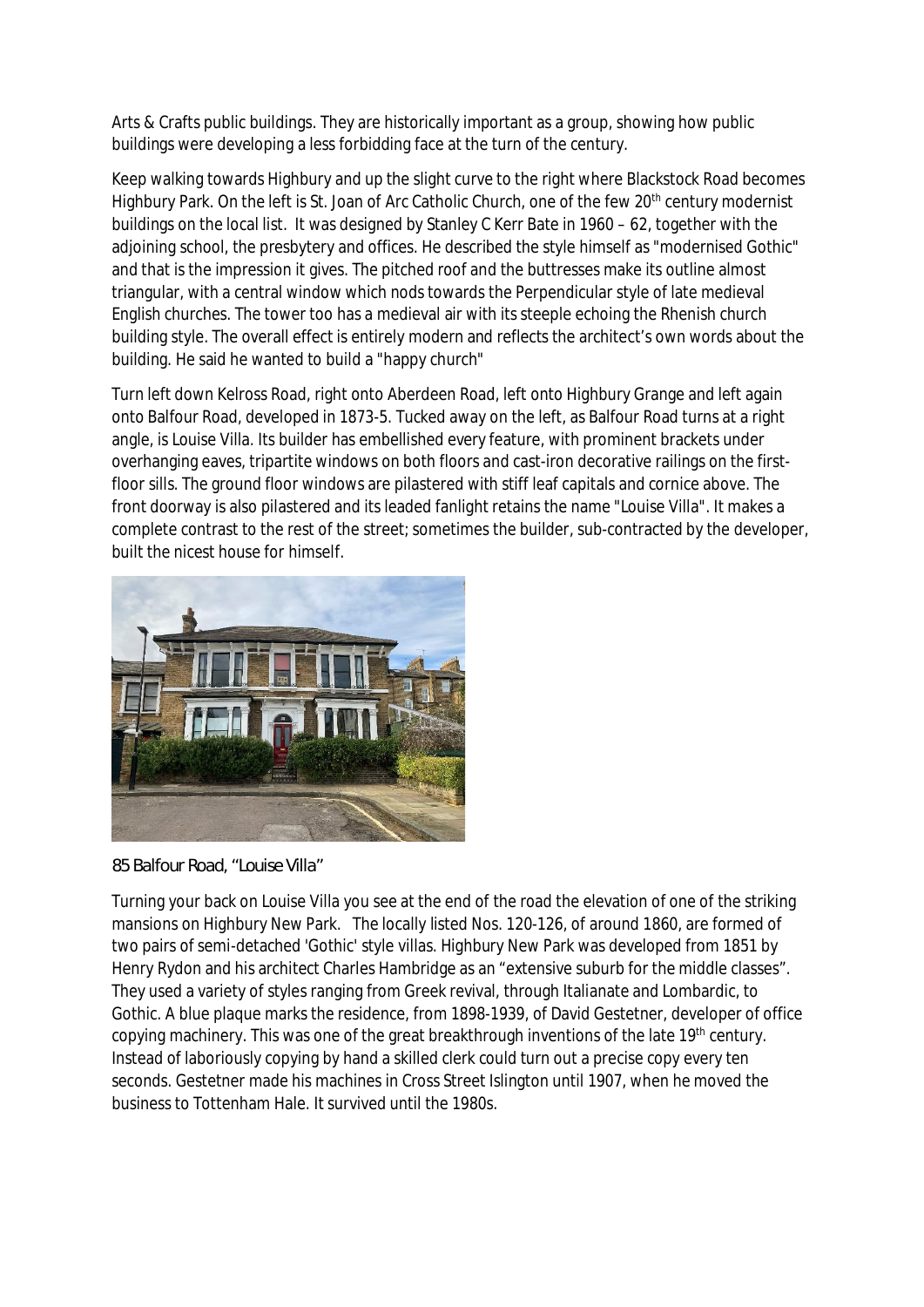

## *120 Highbury New Park*

Our next stop is St. Augustine's Church, a mix of the Early English and Decorated styles, of London stock brick, with some polychromatic work and stone dressings. A tower with twinned lancets projects forward on the southwest corner. The west end contains two large pointed windows, with geometric tracery surmounted by a rose window. By the 1860s some eighty houses had been completed by Rydon and the residents needed somewhere to worship. A 'tin tabernacle' was erected in 1864, seating 850, to serve the estate's spiritual needs. This was replaced by the permanent church, St. Augustine's, in 1869-70, seating 1,150 and costing £10,000, paid for by Rydon himself.

Turn left onto St. Augustine's Path to Petherton Road and then left again. At the junction with Green Lanes turn left until you reach Nos. 169-171. These are a pair of very substantial villas, palatial in their scale. They appear on a map of 1868, when large areas of Stoke Newington were yet to be built up, reminders of a time when the area around Newington Green was a good deal posher than it is now.